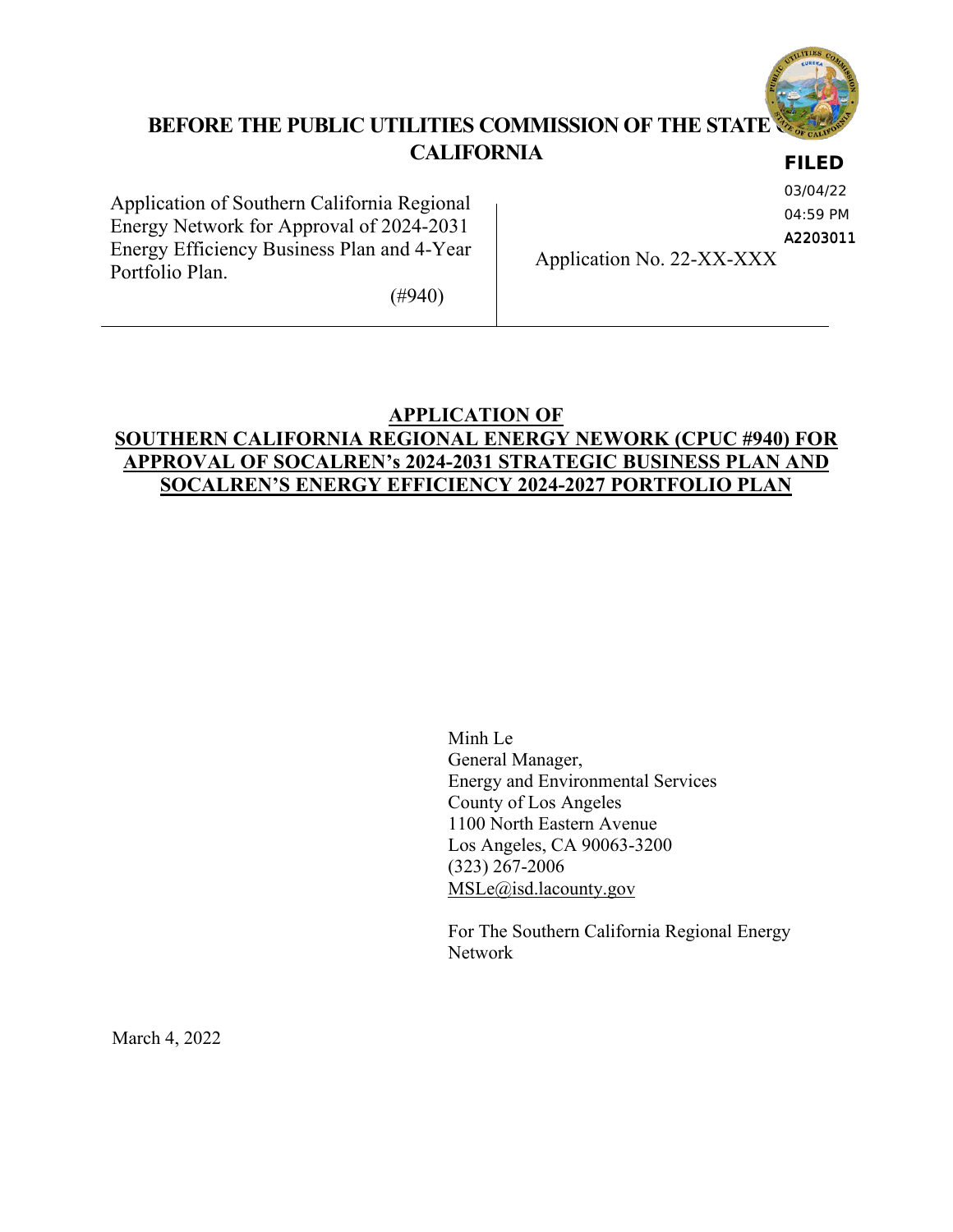| I. |    |    |                                                                                   |  |  |  |
|----|----|----|-----------------------------------------------------------------------------------|--|--|--|
| Π. |    |    |                                                                                   |  |  |  |
| Ш. |    |    | OVERVIEW OF SOCALREN'S ENERGY EFFICIENCY APPLICATION AND                          |  |  |  |
|    |    |    |                                                                                   |  |  |  |
|    |    | 1. | Chapter 2: SoCalREN's Energy Efficiency Vision For California, 2024-2031 4        |  |  |  |
|    |    | 2. |                                                                                   |  |  |  |
|    |    | 3. |                                                                                   |  |  |  |
|    |    |    |                                                                                   |  |  |  |
|    |    | 1. |                                                                                   |  |  |  |
|    |    | 2. |                                                                                   |  |  |  |
|    |    | 3. |                                                                                   |  |  |  |
|    |    |    |                                                                                   |  |  |  |
|    |    | 1. | Chapter 1: SoCalREN's Energy Efficiency 2024-2031 Application Tables, Pursuant to |  |  |  |
|    |    | 2. | Chapter 2: SoCalREN's Energy Efficiency 2024-2027 Supplemental Budget Narrative   |  |  |  |
|    |    |    | D. Exhibit 4: SoCalREN Energy Efficiency 2024-2027 Implementation Plans 10        |  |  |  |
|    |    |    | IV. COMPLIANCE WITH THE COMMISSION'S RULE OF PRACTICE AND                         |  |  |  |
|    |    |    |                                                                                   |  |  |  |
|    |    |    |                                                                                   |  |  |  |
|    | C. |    |                                                                                   |  |  |  |
|    | D. |    |                                                                                   |  |  |  |
|    | E. |    |                                                                                   |  |  |  |
|    |    |    |                                                                                   |  |  |  |
|    |    |    |                                                                                   |  |  |  |
| V. |    |    | CONCLUSION AND REQUEST FOR COMMISSION                                             |  |  |  |
|    |    |    | Exhibit 1 - SoCalREN 2024-2031 Strategic Business Plan                            |  |  |  |
|    |    |    | Exhibit 2 – SoCalREN Energy Efficiency 2024-2027 Portfolio Plan                   |  |  |  |
|    |    |    | Exhibit 3 – SoCalREN's Responses, pursuant to Energy Division Template            |  |  |  |

# **Table of Contents**

- 
- Exhibit 4 SoCalREN Program Implementation Plans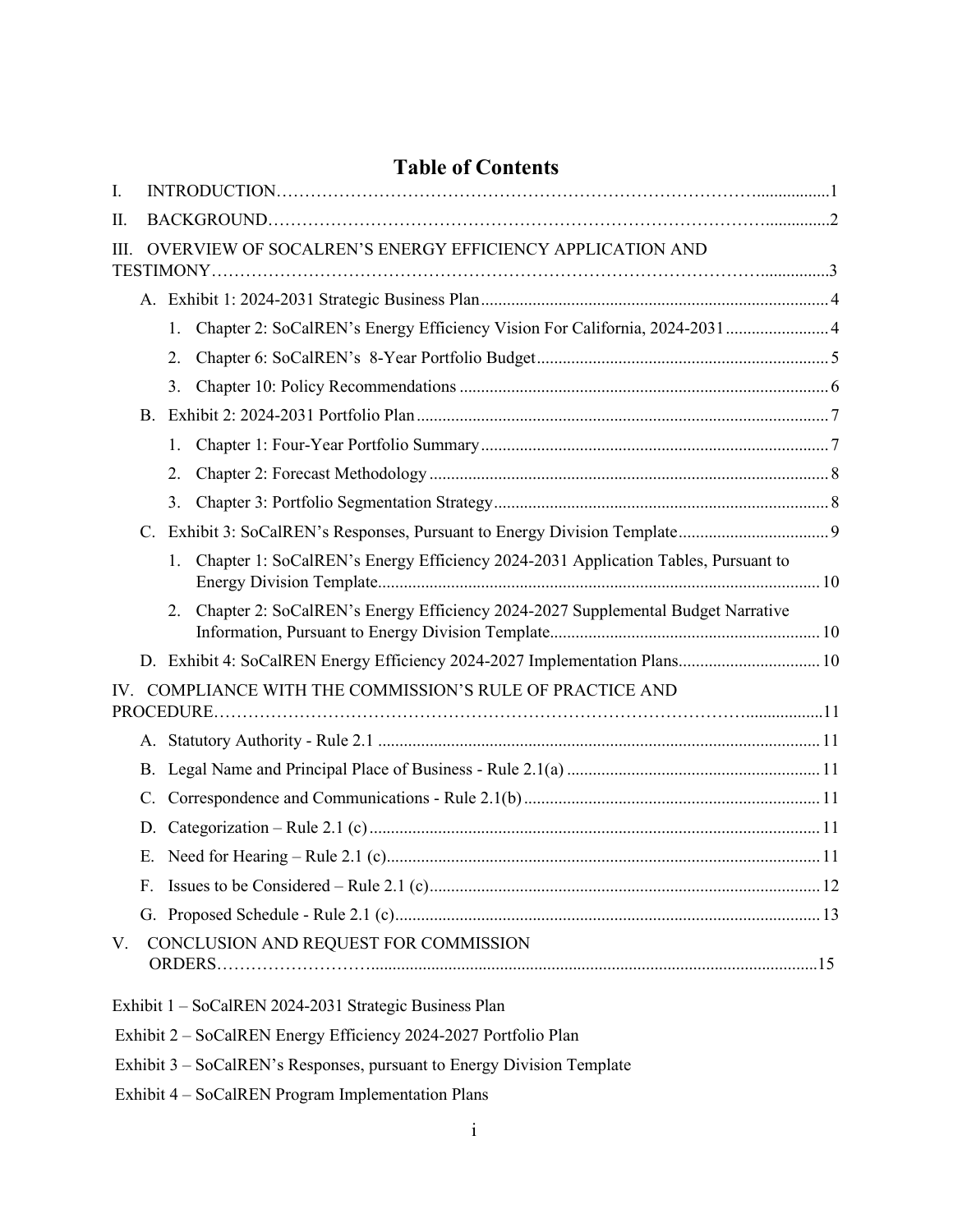# **BEFORE THE PUBLIC UTILITIES COMMISSION OF THE STATE OF CALIFORNIA**

Application of Southern California Regional Energy Network for Approval of 2024-2031 Energy Efficiency Business Plan and 4-Year Portfolio Budget Request.

Application No. 22-XX-XXX

(#940)

# **APPLICATION OF SOUTHERN CALIFORNIA REGIONAL ENERGY NEWORK (CPUC #940) FOR APPROVAL OF SOCALREN's 2024-2031 STRATEGIC BUSINESS PLAN AND SOCALREN'S ENERGY EFFICIENCY 2024-2027 PORTFOLIO PLAN**

# <span id="page-2-0"></span>**I. INTRODUCTION**

Pursuant to, and in accordance with, Decision  $(D.)21-05-031<sup>1</sup>$  $(D.)21-05-031<sup>1</sup>$  $(D.)21-05-031<sup>1</sup>$  and the Administrative Law

Judge's R.13-11-005 Procedural Email Providing Guidance on Spreadsheets to be Included in Portfolio Applications,<sup>[2](#page-2-2)</sup> Southern California Regional Energy Network (SoCalREN) respectfully submits this application for approval of its 2024-2031 Strategic Business Plan and 2024-2027 Energy Efficiency Portfolio Plan.

SoCalREN requests that the California Public Utilities Commission's (Commission or CPUC) approve a budget cap of \$582.2 million for 2024 through 2031, which includes two four-year portfolio cycles: 2024-2027 and 2028-20[3](#page-2-3)1.<sup>3</sup> The Application consists of SoCalREN's 2024-2031 Strategic Business Plan (Exhibit 1), SoCalREN's Energy Efficiency 2024-2027 Portfolio Plan

<span id="page-2-1"></span><sup>1</sup> D.21-05-031, p. 81, Ordering Paragraph (OP) 5.

<span id="page-2-3"></span><span id="page-2-2"></span><sup>2</sup> R.13-11-005. Administrative Law Judge's Procedural Email Providing Guidance on Spreadsheetsto be Included in Portfolio Applications. February 14, 2022. <sup>3</sup> D.21-05-031, pp. 29-30.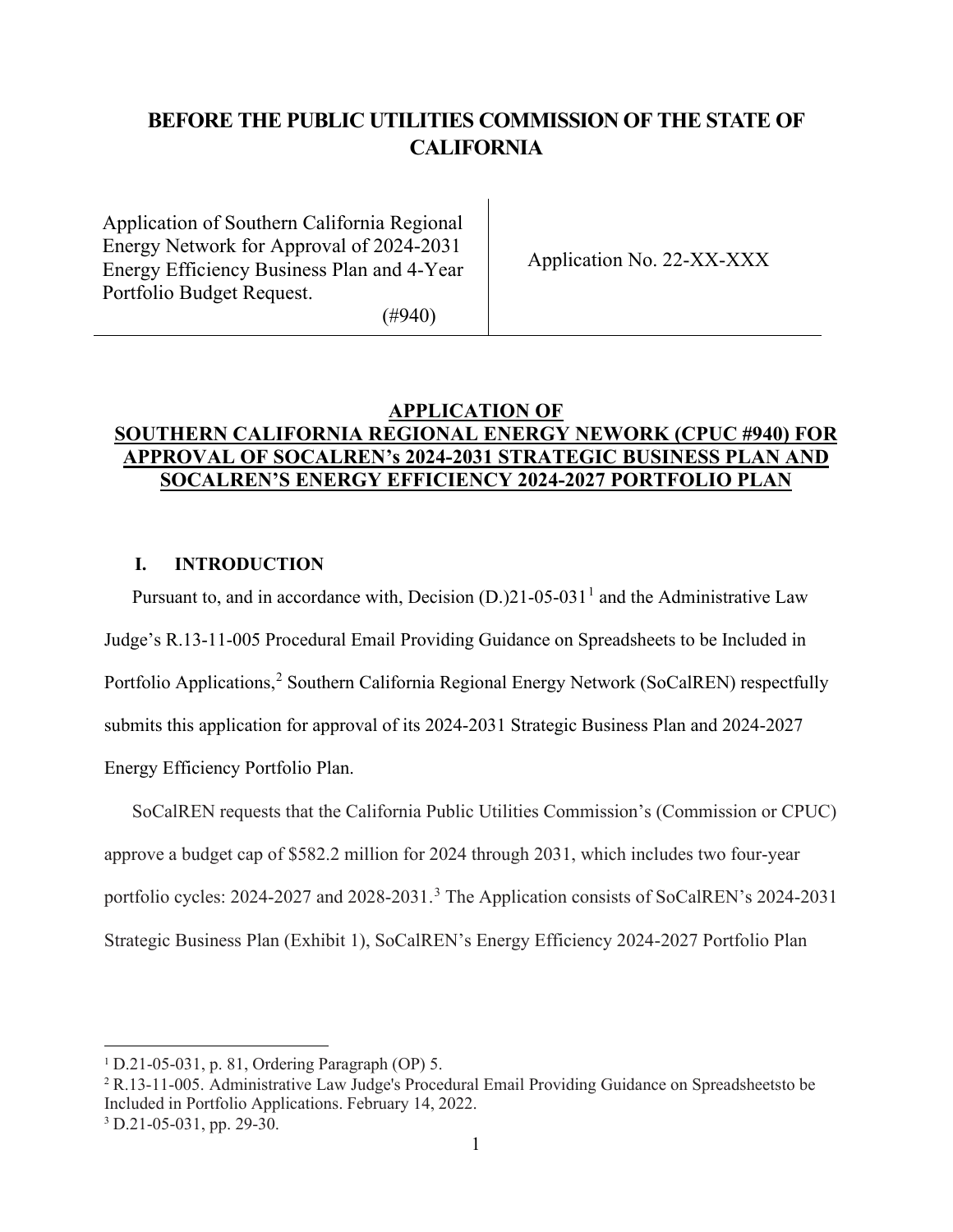(Exhibit 2), SoCalREN's Responses, pursuant to Energy Division Template (Exhibit 3), and SoCalREN's Energy Efficiency 2024-2027 Program Implementation Plans (Exhibit 4).

#### <span id="page-3-0"></span>**II. BACKGROUND**

In D.21-05-031, the Commission adopted major policy changes related to energy efficiency goals, metrics, portfolio segmentation, cost-effectiveness requirements, and revised processes in which portfolios shall be applied for.<sup>[4](#page-3-1)</sup> In adddition, the decision discussed school energy efficiency COVID-19 requirements set to expire at the end of 2023, and provided direction "on the inclusion of refrigerants with low global warming potential in the energy efficiency portfolios."[5](#page-3-2)

Specific to the revised portfolio processes, the Commission modified the energy efficiency portfolio process such that each energy efficiency portfolio administrator is required to file an eight-year strategic business plan and a four-year detailed program portfolio.<sup>[6](#page-3-3)</sup> These changes were prompted by stakeholder comments regarding a motion filed by the Natural Resources Defense Council (NRDC). The NRDC Motion included a California Energy Efficiency Coordinating Committee Energy Efficiency (CAEECC) Portfolio Processes Working Group Report (CAEECC Proposal).<sup>[7](#page-3-4)</sup> The CAEECC Proposal had several suggested changes or improvements to the rolling portfolio process. Specifically, it recommended the length of each program cycle, the budget authorization process, setting of savings goals and targets for program

<span id="page-3-1"></span><sup>4</sup> D.21-05-031, p. 3.

<span id="page-3-2"></span><sup>5</sup> Ibid.

<span id="page-3-3"></span><sup>6</sup> D.21-05-031, pp. 81-82, OP 5.

<span id="page-3-4"></span><sup>7</sup> R.13-11-005, *The NRDC Motion Seeking Commission Ruling and Comment Period on the CAEECC Proposal for Improvements to the Energy Efficiency Portfolio and Budget Approval Process Working Group Report*. April 24, 2020. Attachment A.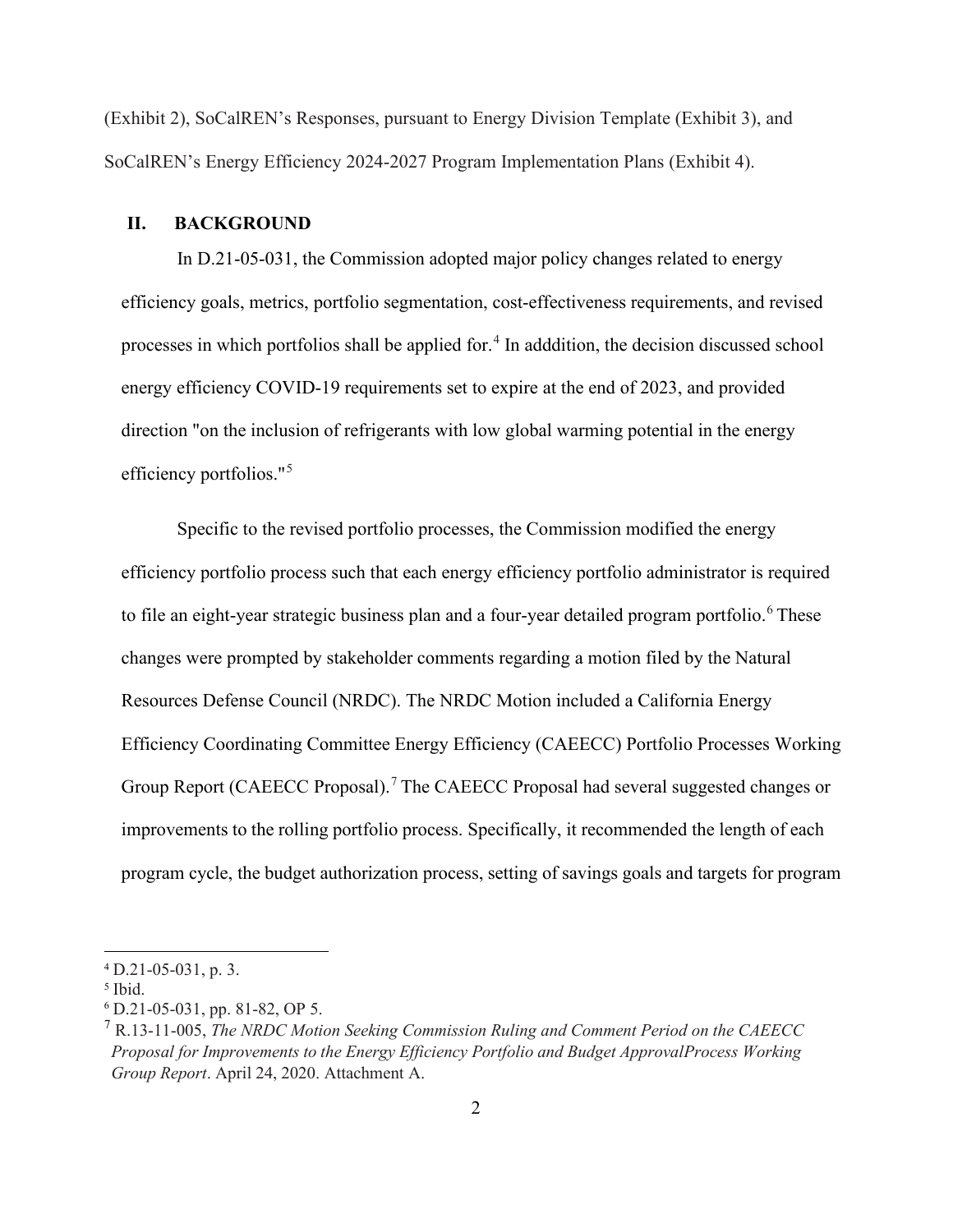administrators, flexibility to make program changes as well as cost-effectiveness.<sup>[8](#page-4-1)</sup> In D.21-05-031, OP 6, the Commission required portfolio administrators use a template developed and maintained by Commission staff for the eight-year strategic plan and four-year portfolio plan applications.[9](#page-4-2) On October 20, 2021, Energy Division distributed its *Energy Division 2024-2031 Business Plan Templates* (Energy Division template) that included an outline for the narrative portions, attachment tables, and supplemental budget information.<sup>[10](#page-4-3)</sup>

SoCalREN prepared this strategic business plan and portfolio plan in compliance with D.21-05-031 and the Energy Division templates. In addition, SoCalREN developed its strategic business and portfolio plan with stakeholder engagement. SoCalREN looks forward to engaging with a diverse range of stakeholders and serving all its customers as it implements and refines its energy efficiency portfolio.

# <span id="page-4-0"></span>**III. OVERVIEW OF SOCALREN'S ENERGY EFFICIENCY APPLICATION AND TESTIMONY**

Concurrent with the filing of this Application, SoCalREN is serving written direct testimony supporting its proposals on the service list in (1) Order Instituting Rulemaking Concerning Energy Efficiency Rolling Portfolios, Policies, Programs, Evaluation, and Related Issues (R.) 13-11-005 (Energy Efficiency OIR); (2) prior consolidated energy efficiency business plan applications (A.17-01-013, et al); and Application of Pacific Gas and Electric Company for Approval of 2024-2031 Energy Efficiency Business Plan and 2024-2027 Portfolio

<span id="page-4-1"></span><sup>8</sup> NRDC Motion, Attachment A

<span id="page-4-3"></span><span id="page-4-2"></span><sup>9</sup> D.21-05-031, p. 82, OP 6.

 $^{10}$  R.13-11-005, Energy Division's Notice of Energy Efficiency 2024-2031 Business Plan Templates. October 20, 2021.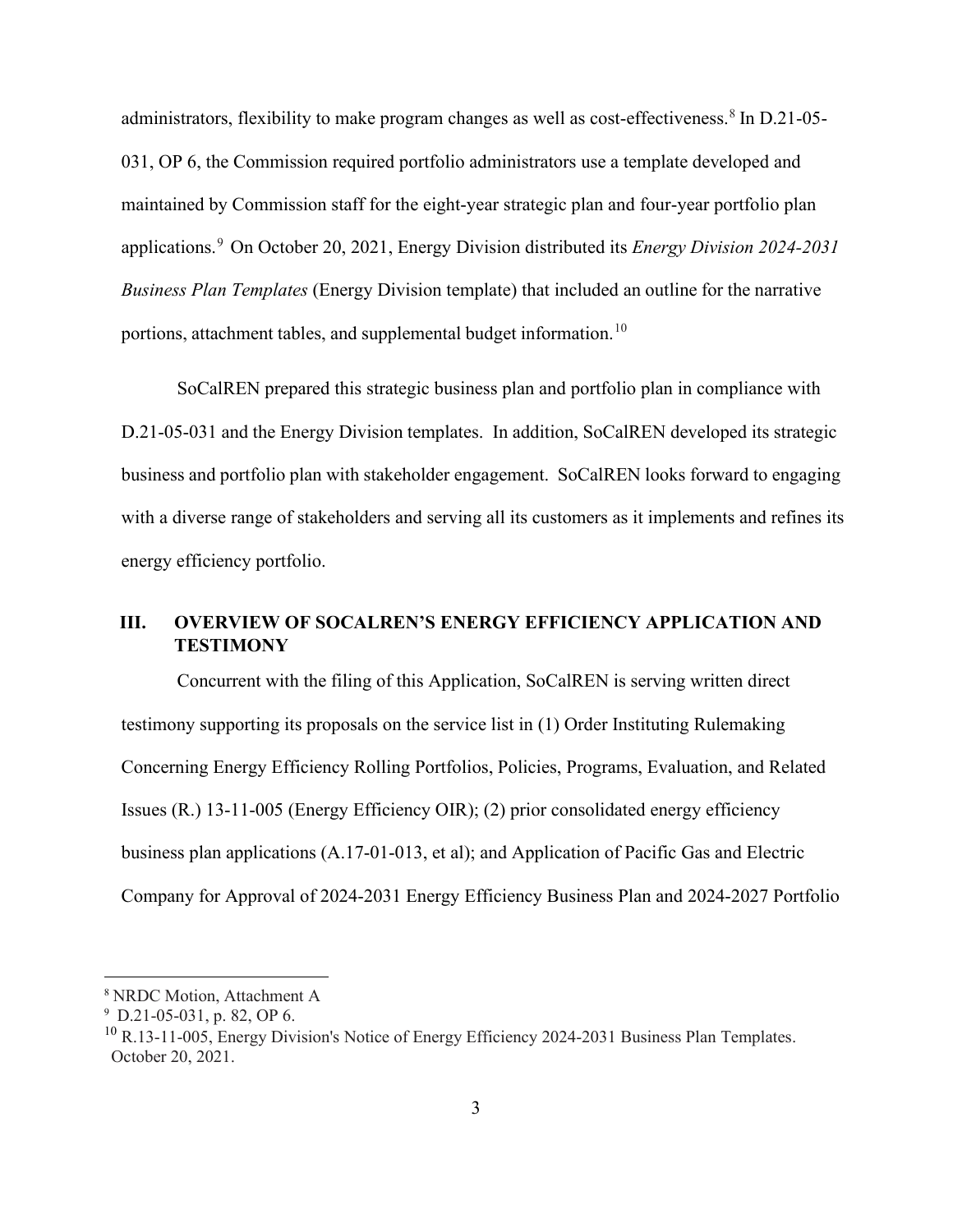Plan (A.22-02-005) through a notice of availability. As discussed below, SoCalREN's application data tables are publicly available via the California Energy Data and Reporting System (CEDARS).

### **A. Exhibit 1: 2024-2031 Strategic Business Plan**

<span id="page-5-0"></span>In Exhibit 1, SoCalREN presents its energy efficiency strategic business plans which details its vision for energy efficiency in California, annual portfolio budgets, segment strategies, sector strategies, and recommendations for new or modified energy efficiency policy. Exhibit 1 addresses the long term portofolio for years 2024-2031 and provides the underpinning for SoCalREN's energy efficiency portfolio for 2024-2027 as presented in Exhibit 2. Exhibit 1 has multiple chapters with high level detail. A few key chapters have been summarized below in brief.

## **1. Chapter 2: SoCalREN's Energy Efficiency Vision For California, 2024- 2031**

<span id="page-5-1"></span>Chapter 2 presents SoCalREN's energy efficiency vision for the state of California for 2024- 2031 and describes SoCalREN's goals, objectives, and strategies to achieve that vision. SoCalREN's vision is one in which communities are actively shaping a safe, secure, resilient, and affordable clean energy future. As well as strengthening California's capacity to achieve its ambitious decarbonization goals through a portfolio of programs framed by its core values to deliver energy and climate impacts, build energy capacity and economic resilience, and expand energy efficiency (EE) access and benefits to underserved and hard-to-reach communities. See Figure 1 for a summary of these core values, goals, objectives and outcomes and Exhibit 1, Chapter 2 for detail.

#### **Figure 1. SoCalREN's Core Values – Goals and Objectives**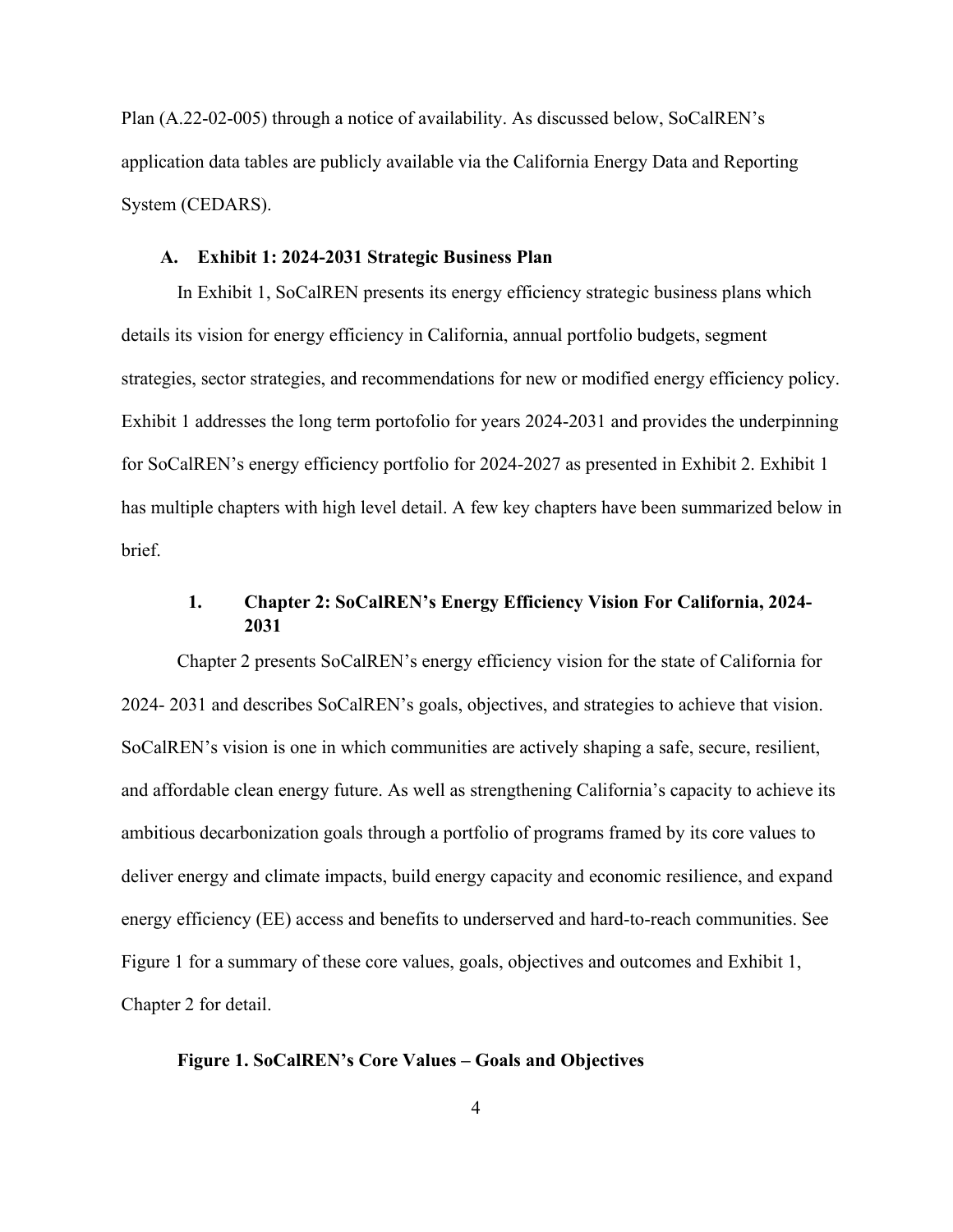

*SoCalREN's portfolio delivers energy and climate impacts, builds energy capacity and economic resilience, and expands access to energy efficiency* 

| <b>Core Values/Goals</b>                                         | <b>Portfolio Objectives and Outcomes</b>                                                                                                                                                                                                                                                              | <b>Segment</b>                        | <b>Outcomes</b>                                                                       |
|------------------------------------------------------------------|-------------------------------------------------------------------------------------------------------------------------------------------------------------------------------------------------------------------------------------------------------------------------------------------------------|---------------------------------------|---------------------------------------------------------------------------------------|
| <b>DELIVER ENERGY AND</b><br><b>CLIMATE IMPACTS</b>              | Supporting activities with trackable energy savings<br>and GHG reductions within the SoCalREN service area<br>that contribute to local and state climate or<br>sustainability goals. Increased energy & GHG<br>reductions                                                                             | <b>RESOURCE</b><br><b>ACQUISITION</b> | <b>Increased</b><br>energy and<br><b>GHG</b><br>reductions.                           |
| <b>BUILD ENERGY CAPACITY</b><br><b>&amp; ECONOMIC RESILIENCE</b> | Building long-term knowledge and skills for public<br>agencies, contractors, and transition age youth<br>through WE&T that leads to energy competency,<br>policies or other infrastructure & helping local<br>communities build long-lasting, strong, and self-<br>sufficient economies.              | <b>MARKET</b><br><b>SUPPORT</b>       | <b>Increased</b><br>energy<br>capacity,<br>competency,<br>and economic<br>resilience. |
| <b>EXPAND ACCESS TO EE</b><br><b>BENEFITS</b>                    | Expanding access to energy resources to enhance<br>carbon reduction opportunities and other<br>environmental outcomes for hard-to-reach markets<br>including disadvantaged communities, rural areas,<br>and underserved communities. Underserved<br>communities gain increased access to EE benefits. | <b>EQUITY</b>                         | Underserved<br>communities<br>gain<br>increased<br>access to EE<br>benefits.          |

# **2. Chapter 6: SoCalREN's 8-Year Portfolio Budget**

<span id="page-6-0"></span>In Chapter 6, SoCalREN presents its annual projected portfolio forecast budgets that sum

to its eight-year budget cap request and its forecasts for savings, cost-effectiveness, and TSB

through 2031. SoCalREN's is forecasting a budget cap for 2024-2031 of approximately \$582.2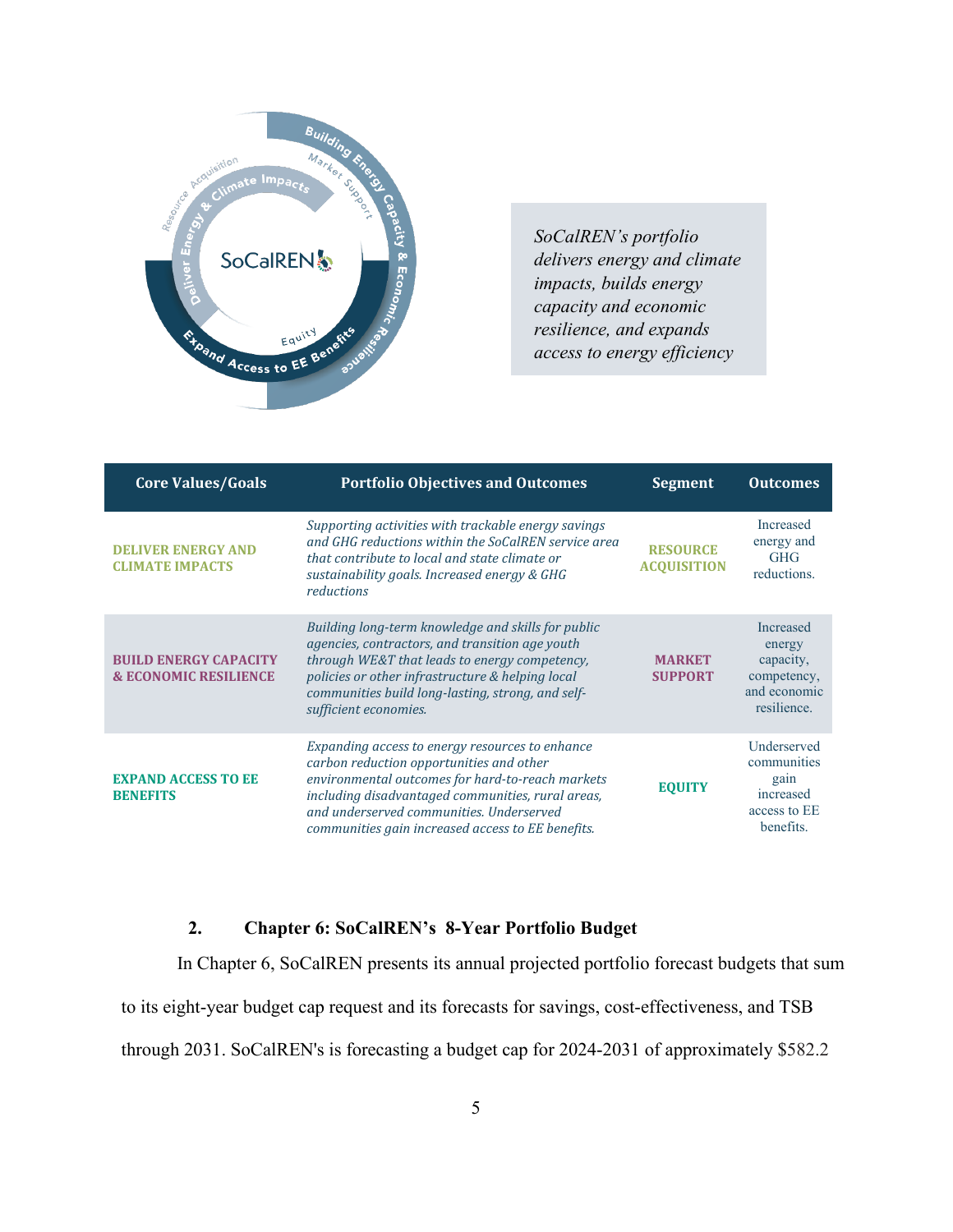million. This budget reflects a long term priority to meet market gaps, build EE capacity within the energy indsutry and serve more hard-to-reach (HTR)/vulnerable communities that will help reduce the current inequities in environmental justice. For 2024-2031, SoCalREN forecasts to achieve a Total Resource Cost (TRC) ratio for its resource acquisition segment of 0.73 and a total cumulative TSB of approximately \$339,622,772. Please see Exhibit 1, Chapter 6 for further details.

## **3. Chapter 10: Policy Recommendations**

<span id="page-7-0"></span>Chapter 10 presents SoCalREN's proposals for policy modifications to support SoCalREN's Exhibit 1 and 2. SoCalREN proposes four policy changes to enable energy efficiency portfolios of the future. Among other things, these changes are meant to drive deeper energy savings, allow more innovation and support decarbonization. These policy changes include:

- 1) Expanding strategic energy management (SEM) strategies to the Public Sector.
- 2) Expanding the Hard-To-Reach (HTR) definition to include Public Agencies.
- 3) Confirm that Normalized Meter Energy Consumption (NMEC) methods can be applied to all non-buildings including all energy-using public facilities and infrastructure.
- 4) Confirm that non-investor owned utility program administrators are allowed to engage in all appropriate IDSM activities when engaging a customer to implement energy efficiency measures.

See Exhibit 1, Chapter 10 for more details.

6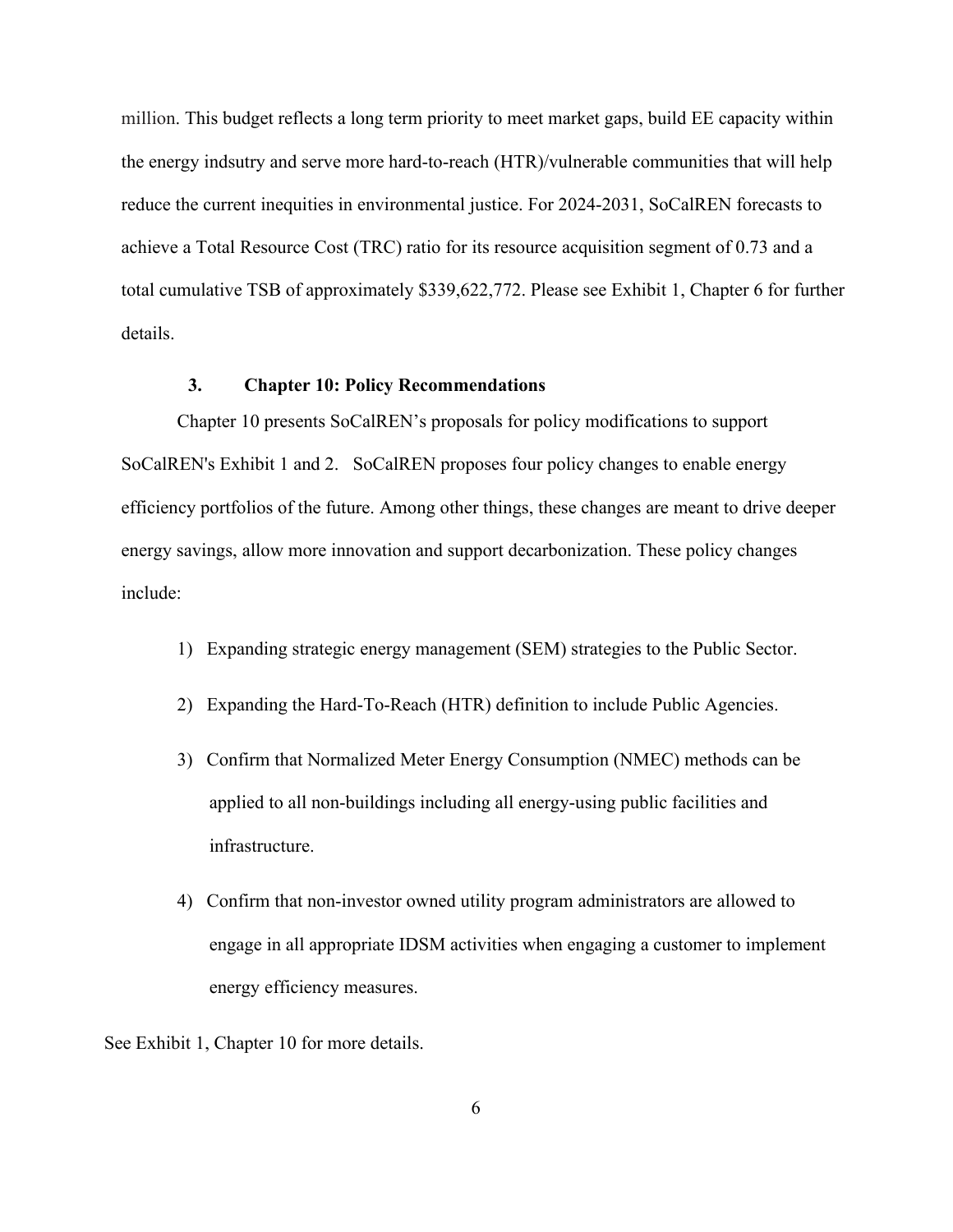#### **B. Exhibit 2: 2024-2031 Portfolio Plan**

<span id="page-8-0"></span>Exhibit 2 presents SoCalREN's four-year portfolio plan (2024- 2027) for its energy efficiency programs. SoCalREN's strategic business plan described in Exhibit 1 is the direct link and foundation for SoCalREN's first four-year portfolio plan cycle. Exhibit 2 includes eight chapters that present SoCalREN's 2024-2027 portfolio plan:

- Four Year Portfolio Summary
- Forecast Methodolgy
- Portfolio Segmentation Strategy
- Portfolio Market Sector Strategies
- Portfolio Strategies
- Portfolio Management
- Evaluation, Measurement, and Verificaiton
- Portfolio Costs and Committed Funds

A few key chapters are summarized below. For full details on each chapter listed above please see Exhibit 2.

#### **1. Chapter 1: Four-Year Portfolio Summary**

<span id="page-8-1"></span>Chapter 1 presents an overall summary of SoCalREN's 2024-2027 portfolio plan, which is the first four-year period of the eight-year cycle. SoCalREN's portfolio plan is the tactical implementation that will proceed to support the long term outcomes provided in Exhibit 1, Chapter 2. In addition, SoCalREN discusses in detail how it plans to reach its goals, make a meaningful impact for those facing the most inequities and drive deepeer energy savings during the first four-year cycle.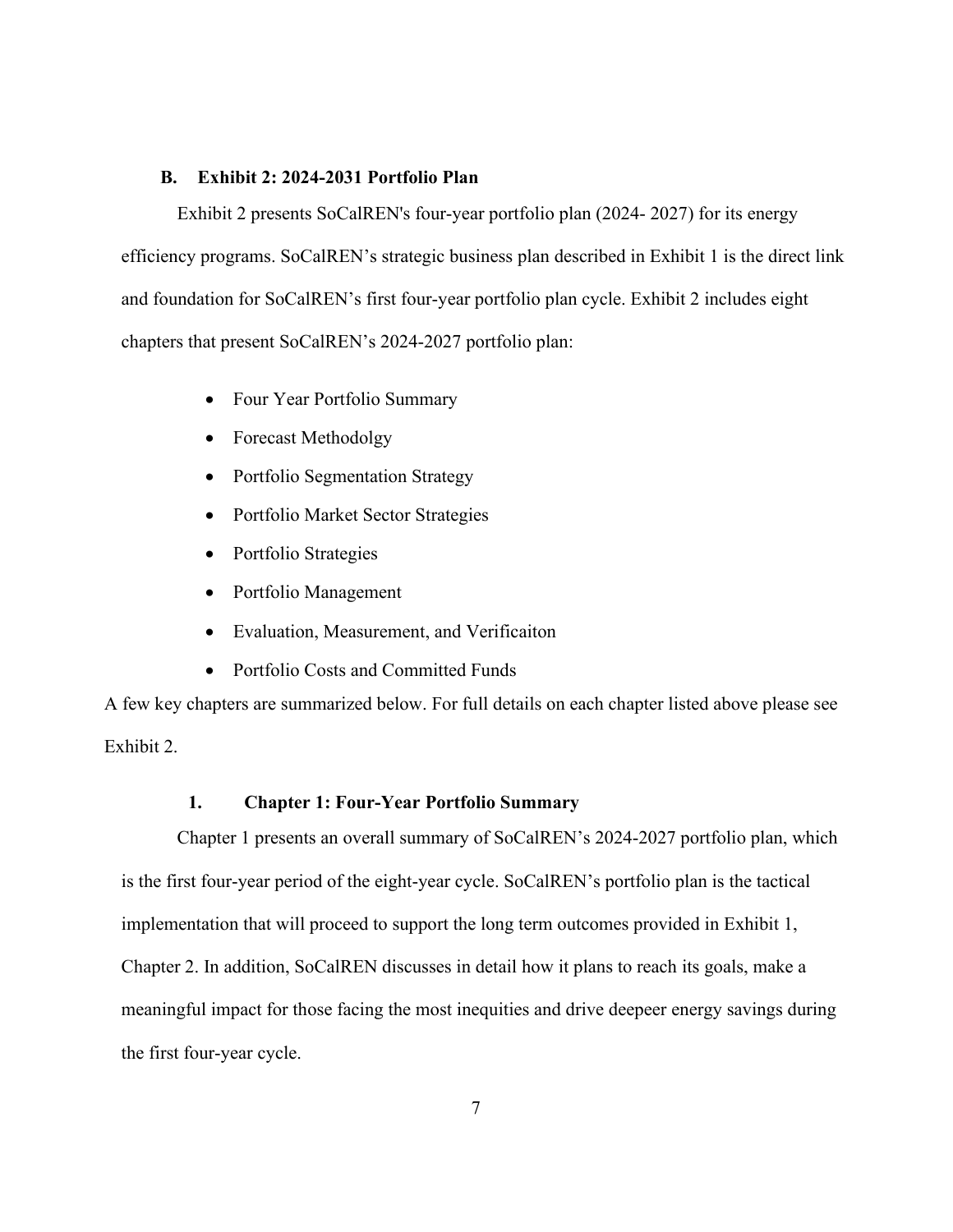Pursuant to the Energy Division template, Chapter 1 also includes its application summary budget tables, including SoCalREN's 2024-2027 annudal budget and total system benefit forecast:

**Table 1. SoCalREN 4-Year Annual Budget and TSB Forecast**

|                                        | 2024         | $\sqrt{2025}$ | 2026         | 2027         | Total         |
|----------------------------------------|--------------|---------------|--------------|--------------|---------------|
| <b>Budget Request</b>                  | \$41,641,336 | \$52,692,018  | \$56,739,432 | \$65,948,691 | \$217,021,477 |
| <b>Total System</b><br><b>Benefits</b> | \$14,397,271 | \$24,835,485  | \$30,288,042 | \$39,172,503 | \$108,693,301 |

### **2. Chapter 2: Forecast Methodology**

<span id="page-9-0"></span>Chapter 2 presents SoCalREN's EE portfolio budget and forecast methodology for 2024- 2027. In compliance with D.21-05-031, SoCalREN discusses its zero-based budgeting approach that identifies forecast expenses by cost category and functional group category before including them in the forecast. SoCalREN provides a breakdown of forecast expenditures by cost category which directly tie to chapter one's forecast benefits via quantitative contributions toward its portfolio energy savings goals.

SoCalREN is requesting approximately \$217 million for its total 2024-2027 budget to implement its EE portfolio. The annual budget request between 2024-2027 will assist SoCalREN to meet is forecasted savings goals as well as its forecasted metric targets over the next four-year application cycle.

Chapter 2 also discusses program modifications from SoCalREN's 2023 portfolio and explains how SoCalREN distributes its portfolio administrator costs between portfolio administration and program implementation. See Exhibit 2, Chapter 2 for more detail.

#### <span id="page-9-1"></span>**3. Chapter 3: Portfolio Segmentation Strategy**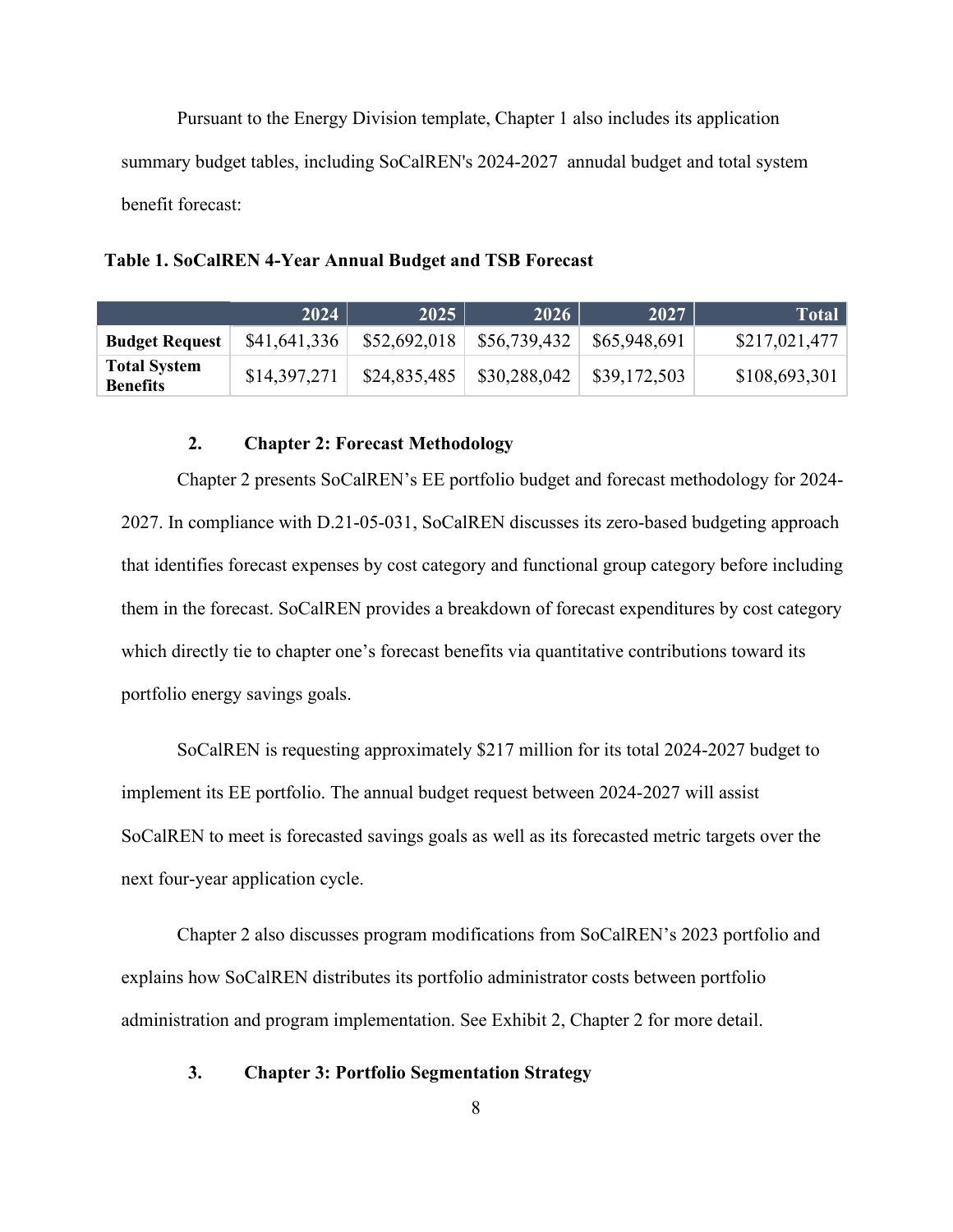In compliance with D.21-05-031 and the ED template, SoCalREN presents its strategy for portfolio segmentation for 2024-2027. Prior to 2022, energy efficiency programs were divided into two program types: resource and non-resource. D.21-05-031 created three portfolio segment types: resource acquisition, market support, and equity. Chapter 3 discusses how SoCalREN proposes to categorize each program in its portfolio and the logic for determining each program's categorization.

SoCalREN will offer a balanced portfolio to support long-term value of programs for which the primary focus is not only to achieve energy savings, but to help underserved communities, support equity goals, enable long-term market success, or to channel opportunities toward resource programs. Through a symbiotic relationship, all three segment categories will work together to accomplish the SoCalREN's vision in which communities are actively shaping a safe, secure, resilient, and affordable clean energy future.

SoCalREN's 2024-2027 portfolio budget allocates 30% of its resources to the equity segment, 32% to the market support segment, 37% to resource acquisition (RA), and 1% to codes and standards enhanced compliance. For further details on this segmentaion allocation and rationale please see Exhibit 1 Chapter 3.

### **C. Exhibit 3: SoCalREN's Responses, Pursuant to Energy Division Template**

<span id="page-10-0"></span>Pursuant to Energy Division guidance on 2024 Applications and templates, SoCalREN includes data tables and supplemental budget information.<sup>[11](#page-10-1)</sup> The data tables and the supplemental budget information are based on similar tables that have been historically included as "Attachments" respectively, to portfolio administrators' annual budget advice letters.

<span id="page-10-1"></span> $11$  Ibid.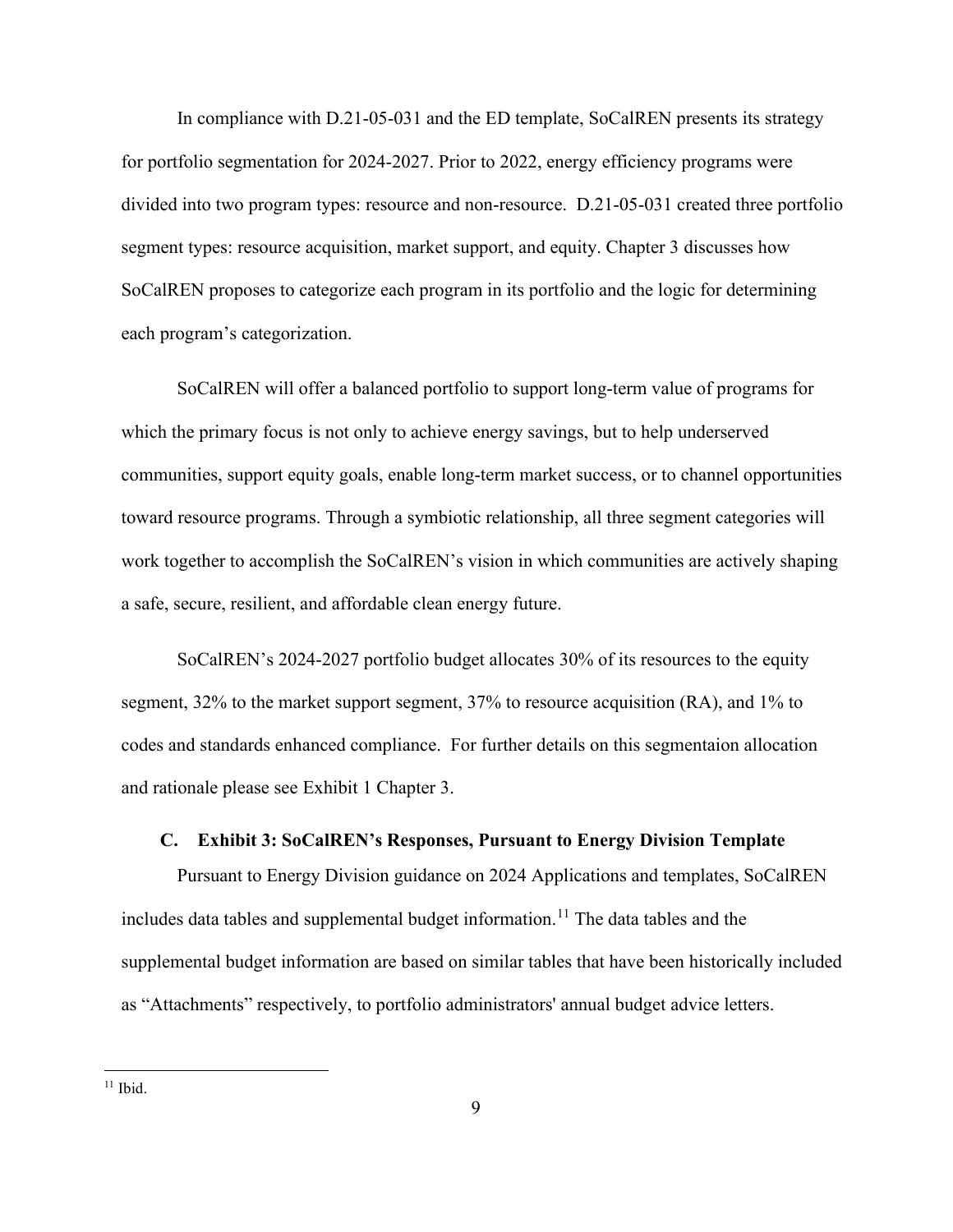## **1. Chapter 1: SoCalREN's Energy Efficiency 2024-2031 Application Tables, Pursuant to Energy Division Template.**

<span id="page-11-0"></span>In Chapter 1, SoCalREN presents its energy efficiency 2024-2031 application data tables in spreadsheet form. The data tables are updated to reflect Energy Division guidance and dates relevant to D.21-05-031. Pursuant to the ALJ February 14 Procedural Email, SoCalREN (1) files these spreadsheets via a uniform resource locator (url) link to a publicly available webpage where the files can be accessed and downloaded (Rule 1.9(d)), and (2) serves these publicly available spreadsheets as uploaded to CEDARS: https://cedars.sound-data.com/filings/dashboard/SoCalREN/2024 (last accessed March 3, 2022).<sup>[12](#page-11-3)</sup>

# **2. Chapter 2: SoCalREN's Energy Efficiency 2024-2027 Supplemental Budget Narrative Information, Pursuant to Energy Division Template.**

<span id="page-11-1"></span>In Chapter 2, SoCalREN presents its energy efficiency 2024-2027 supplemental budget narrative information. The supplemental budget information is updated to reflect dates relevant to D.21-05-031.

### **D. Exhibit 4: SoCalREN Energy Efficiency 2024-2027 Implementation Plans**

<span id="page-11-2"></span>Pursuant to D.21-05-031, SoCalREN Exhibit 4 includes all implementation plans (IPs) for programs included and submitted for approval in SoCalREN's four-year program portfolio. These include programs existing and newly proposed. All implementation plans have been developed based on the approved Energy Division implementation plan template. This level of IP information is being provdied so the Commission and stakeholders have the necessary information to evaluate the portfolio segmentation proposals and decisions by SoCalREN, in evaluating its portfolio application.

<span id="page-11-3"></span><sup>12</sup> D.21-05-031, P. 81, OP 5.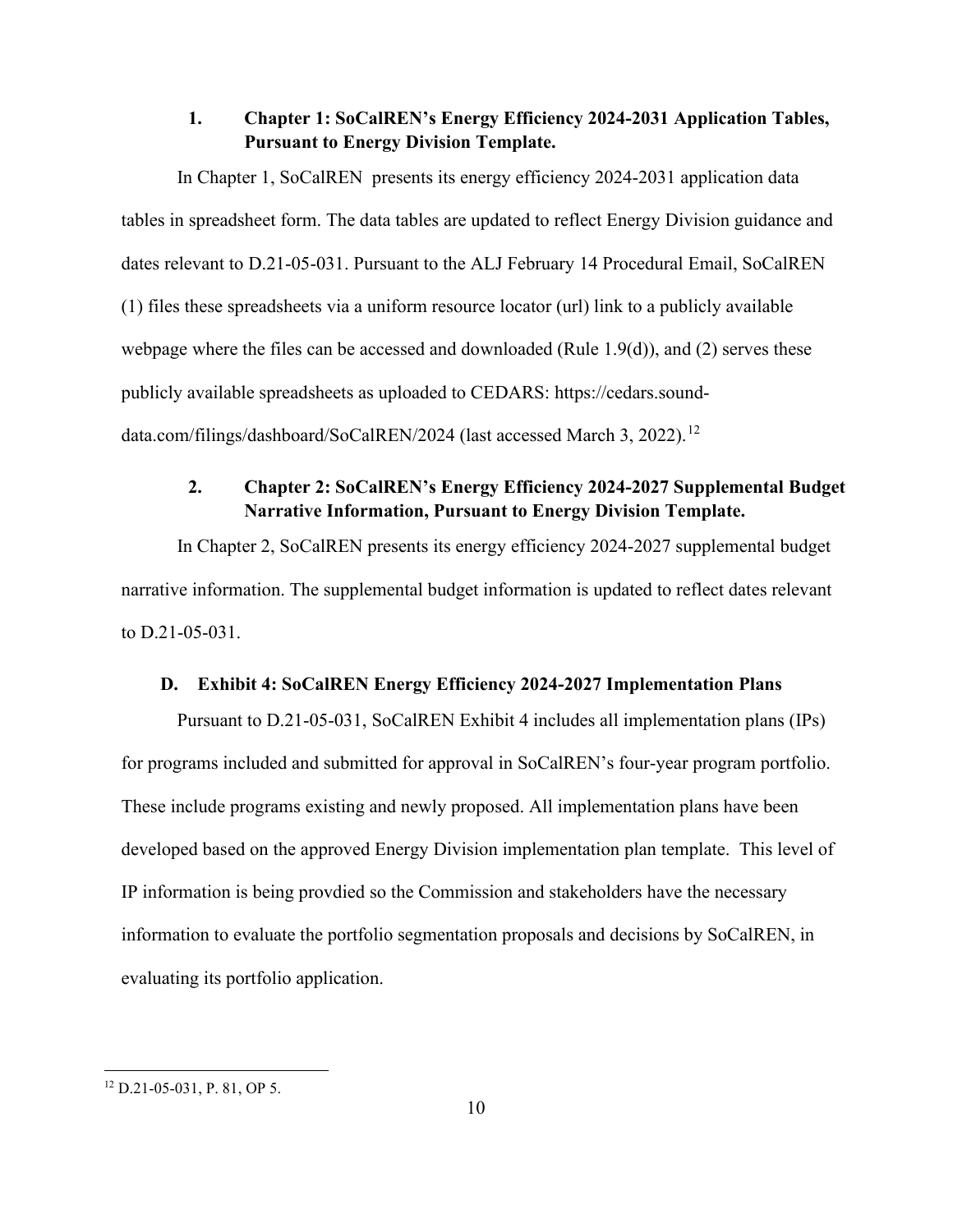# <span id="page-12-0"></span>**IV. COMPLIANCE WITH THE COMMISSION'S RULE OF PRACTICE AND PROCEDURE**

## **A. Statutory Authority - Rule 2.1**

<span id="page-12-1"></span>SoCalREN files this Application pursuant to Public Utilities Code Sections 451,454, 728, 729, 740.4, and 795, the Commission's Rule of Practice and Procedure (Rules), D.21-09-037, D.21-05-031, D.18-05-041, D. 16-08-19, D.18-01-004, D.19-08-009, orders, and resolutions of the Commission.

# **B. Legal Name and Principal Place of Business - Rule 2.1(a)**

<span id="page-12-2"></span>Applicant's legal name is Southern California Regional Energy Network. SoCalREN's principal place of business is Los Angeles, California. Its post office address is 1100 North Eastern Avenue, Los Angeles, CA 90063-3200.

# <span id="page-12-3"></span>**C. Correspondence and Communications - Rule 2.1(b)**

All correspondence and communications regarding this application should be sent

electronically to Minh Le at the email listed below.

Minh Le General Manager Energy and Environmental Services County of Los Angeles 1100 North Eastern Avenue Los Angeles, CA 90063-3200 Telephone: (323) 881-3971 E-Mail: MSLe@isd.lacounty.gov

# <span id="page-12-4"></span>**D. Categorization – Rule 2.1 (c)**

SoCalREN proposes to characterize this Application as "rate setting" as defined in the

Commission's Rules of Practice and Procedure Rule 1.3(f) and Public Utilities Code

<span id="page-12-5"></span> $§1701.1(c)(3).$ 

# **E. Need for Hearing – Rule 2.1 (c)**

SoCalREN's proposals submitted herein and set forth in the supporting Exhibits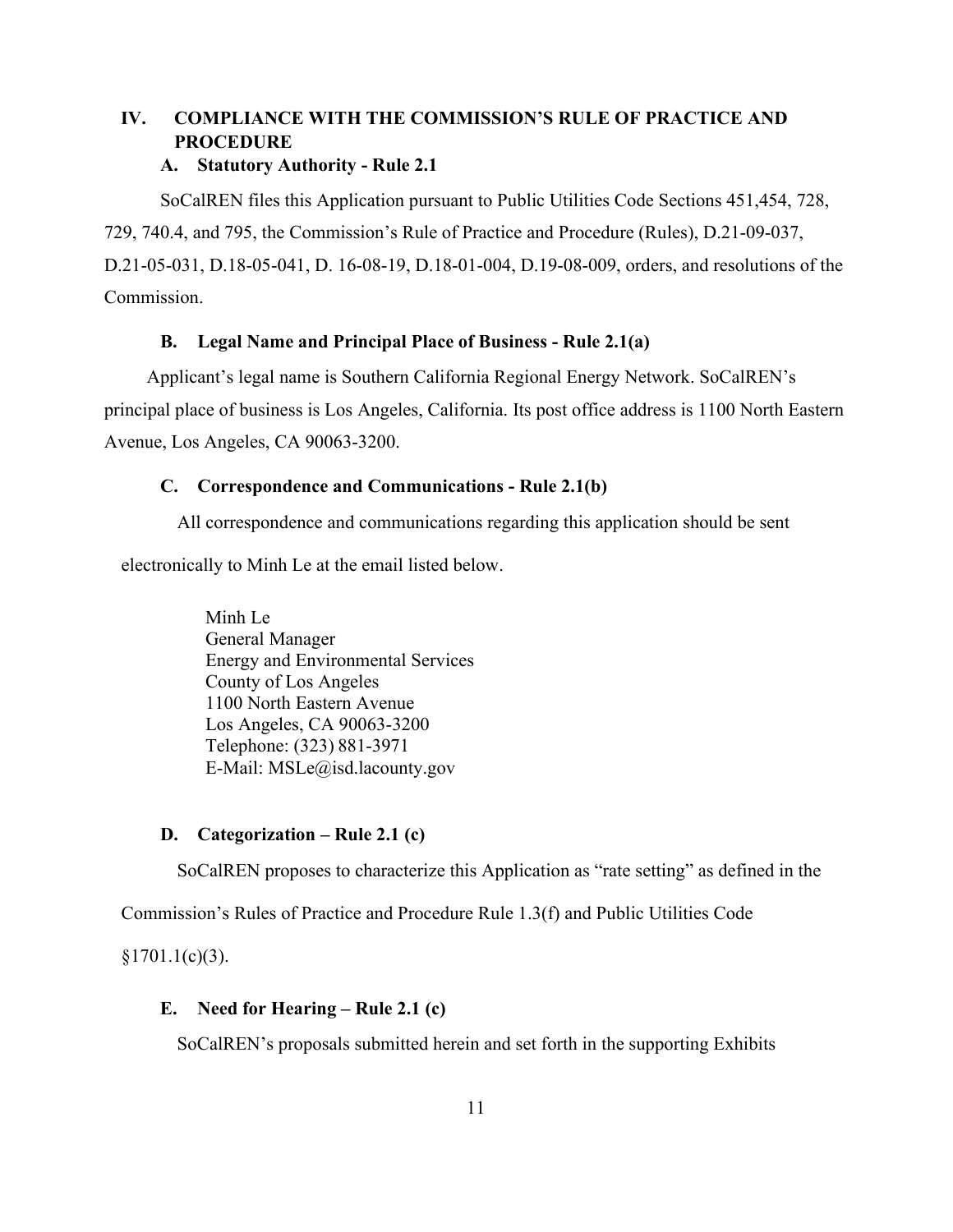constitute a sufficient record for the Commission to rule on SoCalREN's Business Plan Application without the need for evidentiary hearings. SoCalREN believes that all interested parties can comment and express their views through written protests and comments. If the presiding officer determines that additional explanations by SoCalREN would assist the Commission to grant the requested relief, SoCalREN would tender its prepared testimony, as appropriate, and suggest that a workshop, rather than evidentiary hearing, be convened for that purpose. Although SoCalREN does not believe that workshops are needed, SoCalREN's proposed schedule in subsection F, below, can accommodate workshops and still lead to a Commission decision by June 30, 2023.

#### <span id="page-13-0"></span>**F. Issues to be Considered – Rule 2.1 (c)**

The principal issues to be considered are whether:

- 1) SoCalREN's strategic business plan and portfolio plan complies with the elements listed in D.21-05-031, OP 5.
- 2) SoCalREN's Application, testimony, and workpapers complies with the Energy Division template pursuant to D.21-05-031, OP 6.
- 3) As described in Exhibit 1, Chapter 3, SoCalREN's inclusion of its strategy for low refrigerant GWPs in its energy efficiency portfolio complies with D.21-05-031, OP 16.
- 4) As described in Exhibit 1, SoCalREN's eight-year strategic business plan is just and reasonable and should be adopted.
- 5) SoCalREN's energy efficiency proposed policy changes described in Exhibit 1, Chapter 10 (including its Appendix B as incorporated by reference) are just and reasonable and should be adopted.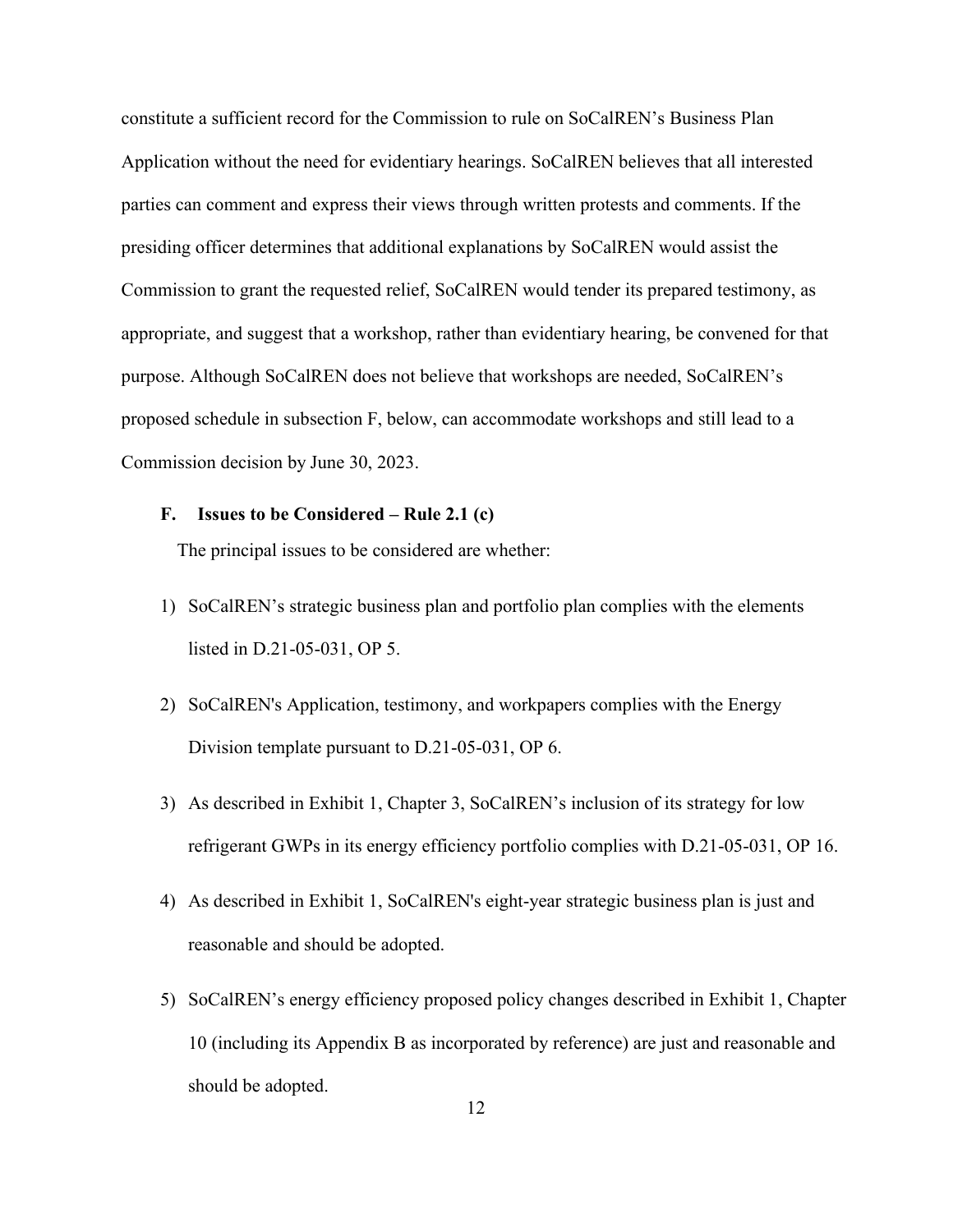- 6) As described in Exhibit 1, Chapter 6 and Exhibit 2, Chapter 2, SoCalREN's zero- based budgeting approach, were used in creating the forecast for its 2024-2027 portfolio plan budget, complies with D.21-05-031, COLs 21, 22 and OP 8.
- 7) SoCalREN's portfolio plan budget, as described in Exhibit 2, Chapter 2 is just and reasonable and should be adopted.
- 8) SoCalREN's segmentation strategy, as described in Exhibit 2, Chapter 3, complies with D.21-05-031, OP 2, is just and reasonable, and should be adopted.
- 9) SoCalREN's proposed allocation of budget to the market support and equity segments in its 2024-2027 portfolio plan, as described in Exhibit 2, Chapter 3, complies with D.21-05-031, OP 4, is just and reasonable, and should be adopted.
- 10) SoCalREN's sector strategies as described in Exhibit 2, Chapter 4 are just and reasonable and should be adopted.
- 11) SoCalREN's portfolio management strategies as described in Exhibit 2, Chapter 6 are just and reasonable and should be adopted
- 12) SoCalREN's proposed approach to evaluation, measurement and verification as described in Exhibit 2, Chapter 7, is just and reasonable and should be adopted.

#### **G. Proposed Schedule - Rule 2.1 (c)**

<span id="page-14-0"></span>SoCalREN does not believe hearings are necessary and is open to participating in workshops with Commission staff, parties, and other stakeholders. SoCalREN anticipates several energy efficiency applications will be filed by other program administrators by March 4, 2022. Consistent with treatment of prior energy efficiency applications, SoCalREN presumes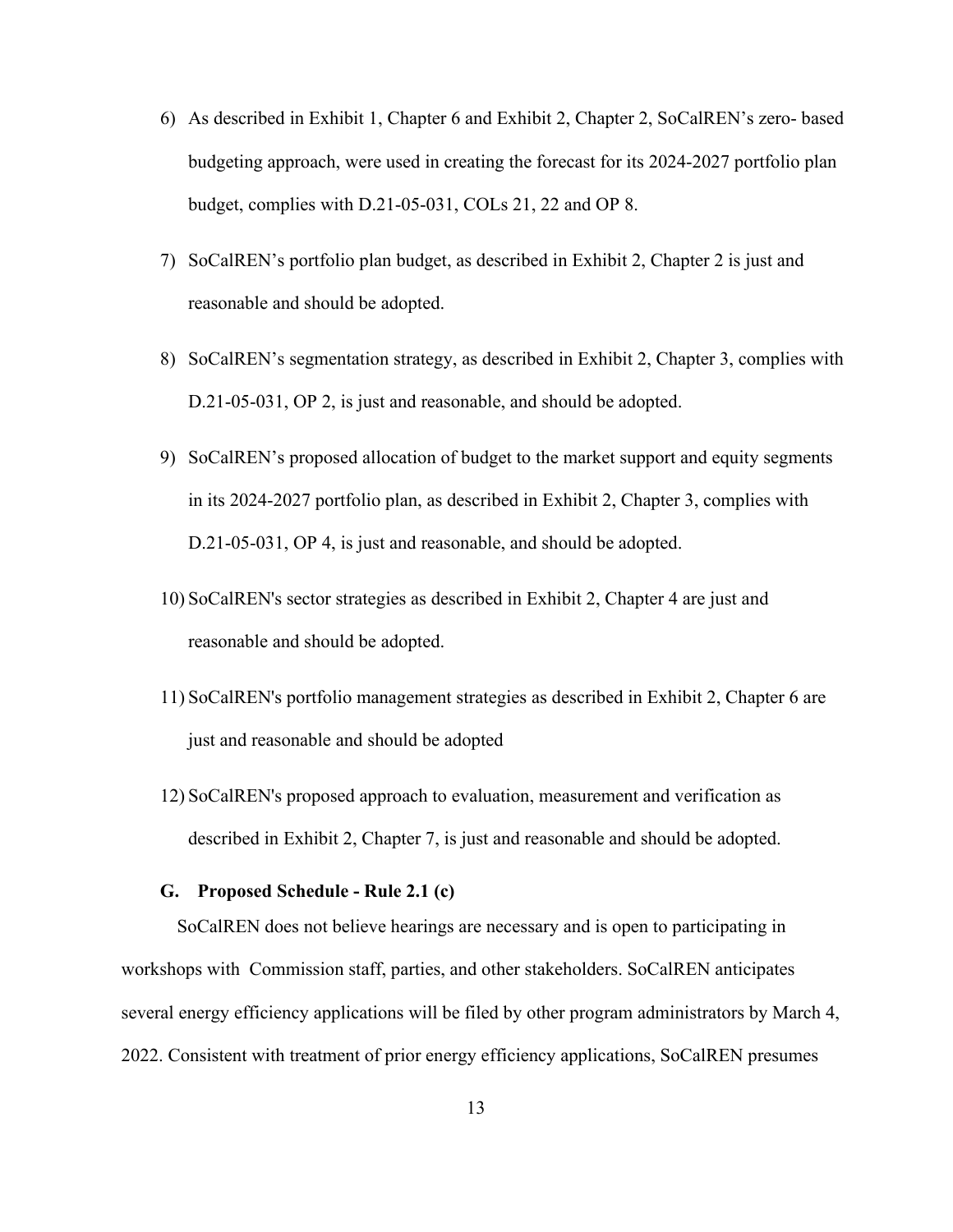that the Commission will consolidate these applications given similar issues and potential for overlap. Should hearings be required, SoCalREN proposes the following schedule, if the Commission consolidates all the portfolio administrators' respective applications:

| <b>ACTIVITY</b>                                                                      | <b>PROPOSED SCHEDULE</b> |  |  |
|--------------------------------------------------------------------------------------|--------------------------|--|--|
| <b>Application Filed</b>                                                             | February 15, 2022        |  |  |
| SoCalREN Application Public Webinar                                                  | March 9, 2022            |  |  |
| <b>CAECC Workshop</b>                                                                | March 10, 2022           |  |  |
| Protests or Response to SoCalREN Application                                         | March 21, 2022           |  |  |
| SoCalREN Reply to Protests                                                           | March 31, 2022           |  |  |
| Prehearing Conference                                                                | April - May 2022         |  |  |
| Workshops (if needed)                                                                | Summer 2022              |  |  |
| Testimony of Interested Parties/ Deadline to file<br>motion for evidentiary hearings | September 2, 2022        |  |  |
| Rebuttal Testimony/Replies to Comments                                               | October 3, 2022          |  |  |
| Evidentiary Hearings (if needed)                                                     | November 1, 2022         |  |  |
| <b>Opening Briefs</b>                                                                | December 2, 2022         |  |  |
| <b>Reply Briefs</b>                                                                  | December 21, 2022        |  |  |
| Proposed Decision                                                                    | June 2023                |  |  |
| <b>Final Decision</b>                                                                | August 2023              |  |  |

**Table 2: Proposed SoCalREN Business Plan Schedule** 

On March 9, 2022, SoCalREN will be hosting a public webinar to discuss its business plan with stakeholders. SoCalREN will be prepared to answer stakeholder questions about this filing at this time. On March 10, 2022, SoCalREN plans to participate in a CAEECC meeting in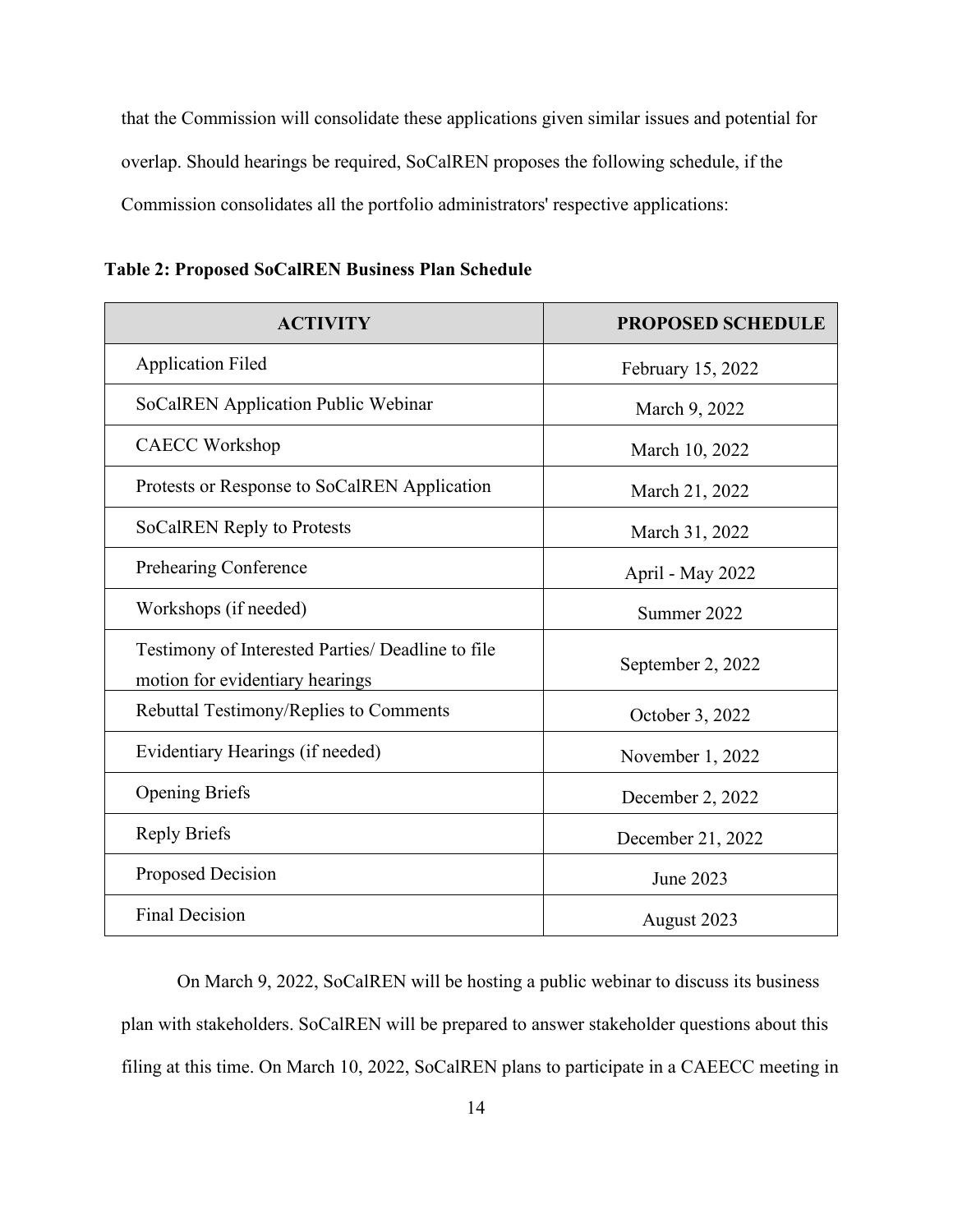which SoCalREN intends to present on specific topics related to this filing, as requested by CAEECC. SoCalREN will also be prepared to answer any stakeholder questions at the CAEECC meeting.

SoCalREN is aware that there are other significant energy proceedings competing for Commission and intervenor resources. SoCalREN is committed to working with parties to develop a schedule for this case. SoCalREN plans to meet and confer with parties regarding the proposed schedule with the goal of jointly proposing a mutually acceptable schedule at the prehearing conference.

#### <span id="page-16-0"></span>**V. CONCLUSION AND REQUEST FOR COMMISSION ORDERS**

SoCalREN respectfully request that the Commission issue appropriate orders:

- 1) Finding that SoCalREN's strategic business plan and portfolio plan complies with the elements listed in D.21-05-031, OP 5.
- 2) Finding that SoCalREN's Application, testimony, and workpapers complies with the Energy Division template pursuant to D.21-05-031, OP 6.
- 3) Finding that SoCalREN's eight-year (2024-2031) strategic business plan and is just and reasonable and should be adopted.
- 4) Finding that SoCalREN's 2024-2027 portfolio plan budget, is just and reasonable and should be adopted.
- 5) Finding that SoCalREN's energy efficiency proposed policy changes described in Exhibit 1, Chapter 10 (including its Appendix B as incorporated by reference) are just and reasonable and should be adopted.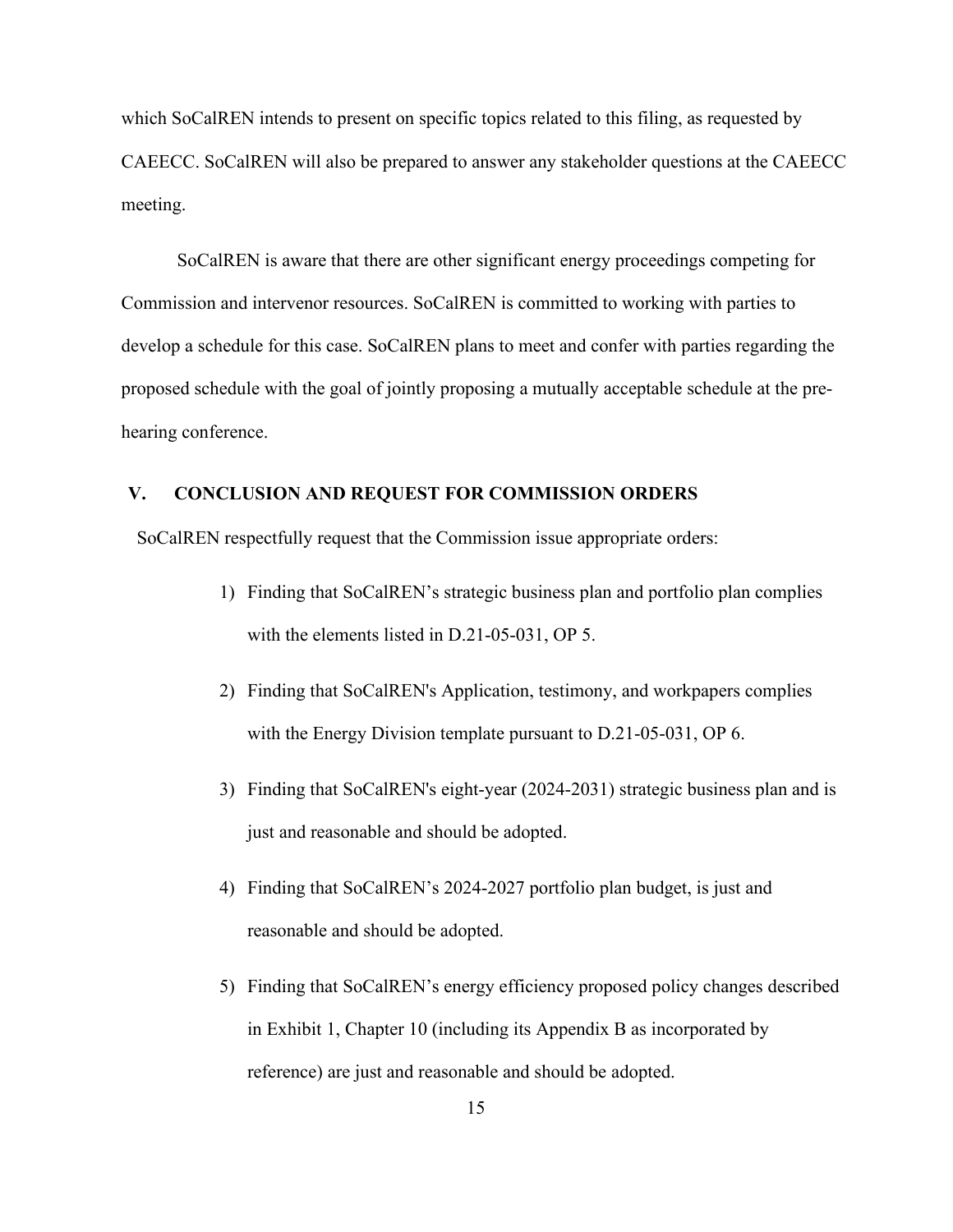- 6) Finding that SoCalREN's segmentation strategy, is just and reasonable, and should be adopted.
- 7) Finding that SoCalREN's proposed allocation of budget to the market support and equity segments in its 2024-2027 portfolio plan, is just and reasonable and should be adopted.

Respectfully submitted,

/s/ *\_\_\_\_\_\_\_\_Minh Le*\_\_\_\_\_\_\_\_\_

Minh Le General Manager, Energy and Environmental Services County of Los Angeles 1100 North Eastern Avenue Los Angeles, CA 90063-3200 (323) 881-3971 MSLe@isd.lacounty.gov

For The Southern California Regional Energy Network

Dated: March 4, 2022